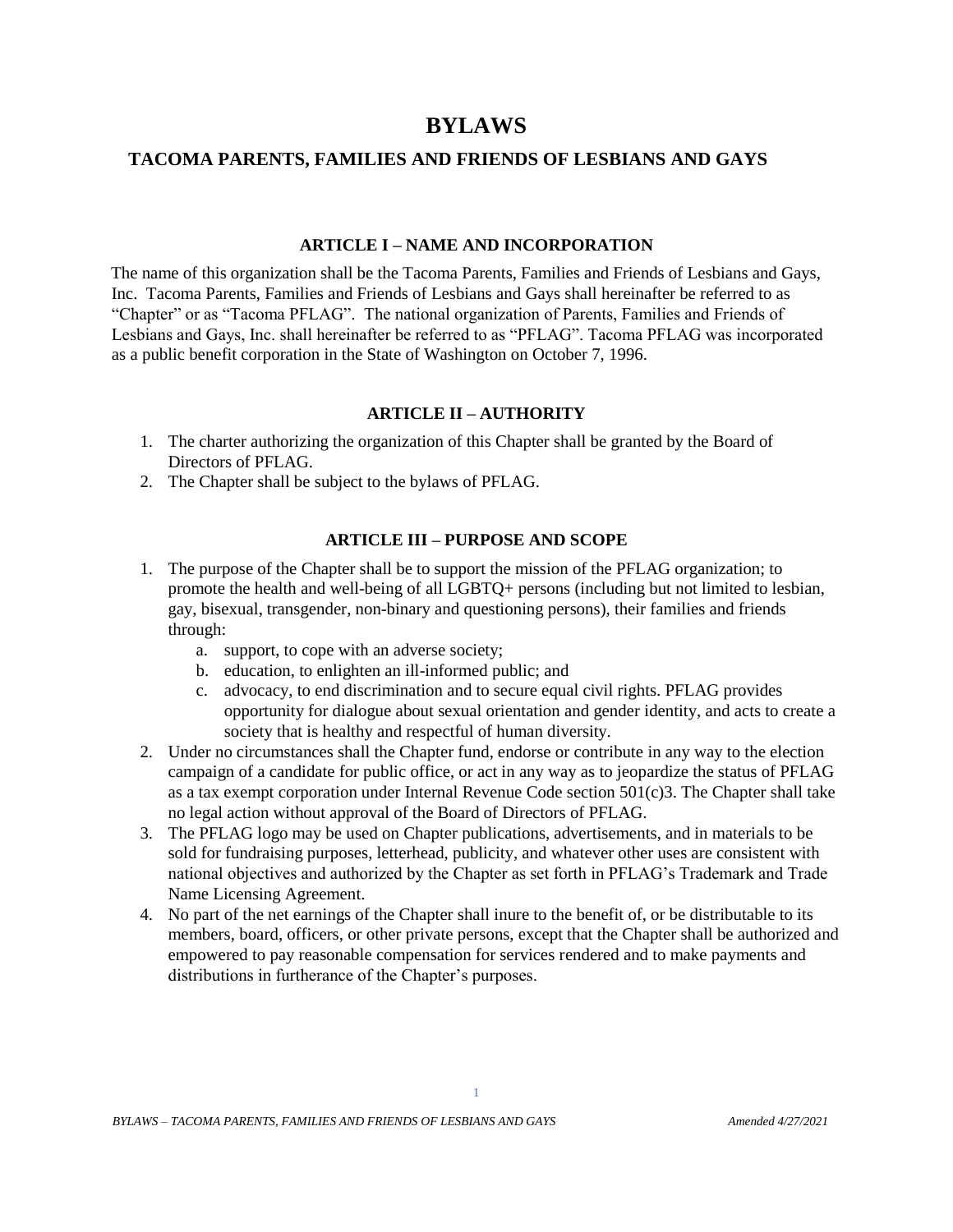## **ARTICLE IV – MEMBERS AND MEMBERSHIP MEETINGS**

- 1. Any person who supports the purposes of PFLAG shall become a member in the Chapter upon payment of annual dues in an amount to be determined each year by the Board of Directors of the Chapter. Membership is renewable annually. Members may be suspended by unanimous vote of the Board of Directors.
- 2. Members have full voting rights in the election of Chapter Officers and Directors and any other business that the Board of Directors of the Chapter chooses to bring before the membership.
- 3. To the extent permitted by law, the identity of members of the Chapter shall not be disclosed outside of PFLAG and the Chapter, without the consent of the person concerned.
- 4. General Membership Meetings of the Chapter shall be held each month at a location to be determined by the Board of Directors of the Chapter for the purpose of providing support and education and discussion of pertinent activities. These meetings shall be open to members and other persons in sympathy with the purposes of the Chapter. Except as otherwise required in these Regulations, no notice of these meetings is required.
- 5. The Annual Business Meeting for the election of officers and directors will be held before the end of February. Notice of the time, place and purpose of the meeting shall be sent to the membership at least five (5) days in advance. Other business of the Chapter may be transacted at the Annual Business Meeting without being specifically designated by notice.
- 6. Notice of the Annual Business Meeting shall be sent by US Mail or email to those members whose email addresses are known. Such notice may be included in a general mailing.
- 7. A quorum for any Business Meeting of the membership shall be the larger of eight (8) members, or ten percent of the total membership.
- 8. There shall be no voting by proxy at meetings of the general membership.
- 9. Meetings will be chaired by the president, or in the absence of the president, by another officer or member of the Board of Directors.

# **ARTICLE V – BOARD OF DIRECTORS**

- 1. The Chapter shall be governed by a Board of Directors which shall manage and conduct the business of the Chapter. The term "Director" in this document shall refer to any member of the Board of Directors, whether an officer or an at-large member.
- 2. The Board of Directors shall consist of the Officers, and at least two (2) at-large members who ideally have been members of the Chapter for at least one year. The exact number of at-large seats will be determined by the Board. Optimally, the majority of the directors shall be parents of LGBTQ+ children. The Board of Directors shall consist of no more than twelve (12), as may be determined from time to time by resolution of the Board of Directors.
- 3. The members of the Board of Directors shall be elected by the membership at the Annual Membership Meeting to serve for a period of one year and shall assume office at the conclusion of that meeting. There is no limit to the number of terms a Director can serve.
- 4. The Board of Directors shall meet regularly at a time and place to be determined by the Board. No further notice is required for regular Board meetings. Regular meetings of the Board are open to all Members of the Chapter.
- 5. A majority of the Directors currently in office shall constitute a quorum for the transaction of business at any meeting of the Board of Directors. In case of a tie vote, the President shall have the deciding vote.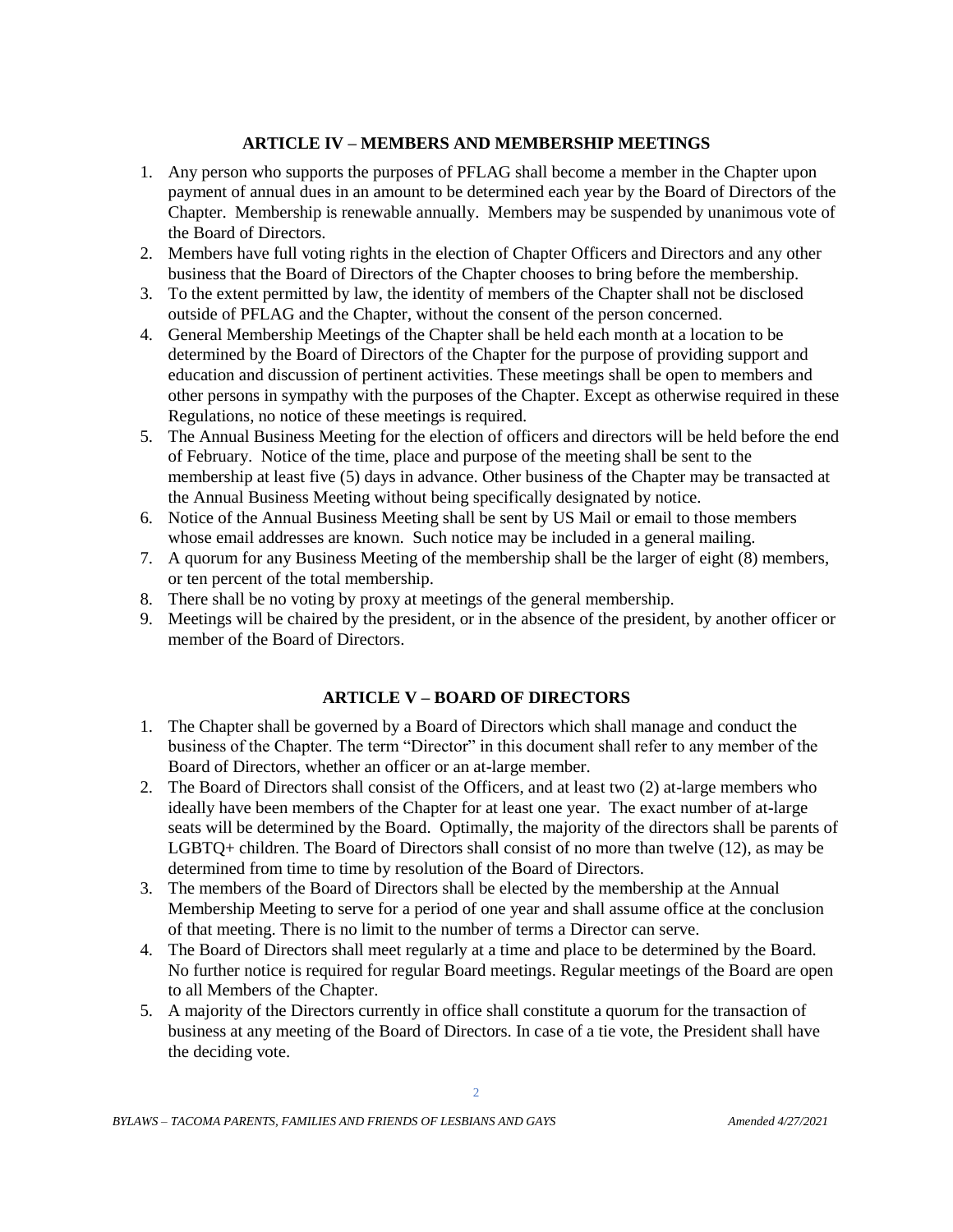6. The Board of Directors shall select a Director to maintain a record of Chapter membership, showing Member names, addresses or email addresses, and amounts and dates of dues payments. The purpose of this record is to track renewal dates and amounts of membership dues payments. This record shall not be made publicly available.

### **ARTICLE VI – OFFICERS**

- 1. The Officers of the Chapter shall include a President, Secretary, and Treasurer; and optimally a Vice President.
- 2. The president, as well as at least a majority of the officers should optimally be parents of LGBTQ+ children.
- 3. The Officers of the Chapter should be members of the Chapter preferably for at least one year and shall be elected by the membership at the Annual Membership Meeting, to serve for a period of one year, and shall assume office at the conclusion of the meeting. Officers may serve more than one term at the discretion of the members. Despite the expiration of an Officer's term, the Officer continues to serve until a successor assumes office.
	- a. The Officers of the Chapter shall have the following duties, as well as any others assigned to them by law, these regulations, or the Board of Directors:
	- b. The President shall chair the meetings of the general membership and of the Board. She/He/They shall manage the affairs of the Chapter as is directed by the Board.
	- c. The Secretary shall take minutes at all Board Meetings and the Annual Membership Meeting, document the decisions of the Board, and keep on file all official records of the Chapter.
	- d. The Treasurer shall administer the funds of the Chapter, maintain records of income, investments and expenditures, present monthly reports to the Board, and provide the Chapter with a written report annually and at the request of the Board of Directors.
	- e. The Vice President shall back-up the duties of the President as needed.
- 4. A vacancy in any office because of death, resignation, removal, disqualification or otherwise, may be filled by the Board of Directors at any time.

# **ARTICLE VII – REMOVALS AND VACANCIES**

- 1. Any Officer or Director who fails to fulfill his or her duties of office, or who violates the Code of Conduct, or who is deemed to be acting in a way detrimental to the Chapter may be removed by a vote of two-thirds (2/3) of the Directors then in office. Notice shall be provided to the Officer or Director by US Mail or email at least ten (10) days in advance of any vote on his or her removal.
- 2. If there is a vacancy in any Office or at-large position on the Board, the Board may appoint a successor to complete the unexpired term.

# **ARTICLE VIII – CODE OF CONDUCT**

- 1. The reputation of Tacoma PFLAG Directors is essential to being trusted in our communities.
- 2. Directors must remain above reproach.
- 3. Directors shall make a serious commitment to confidentiality. Information shall never be revealed that puts others at risk. In a public setting, Directors shall let others initiate contact and describe what works best for them.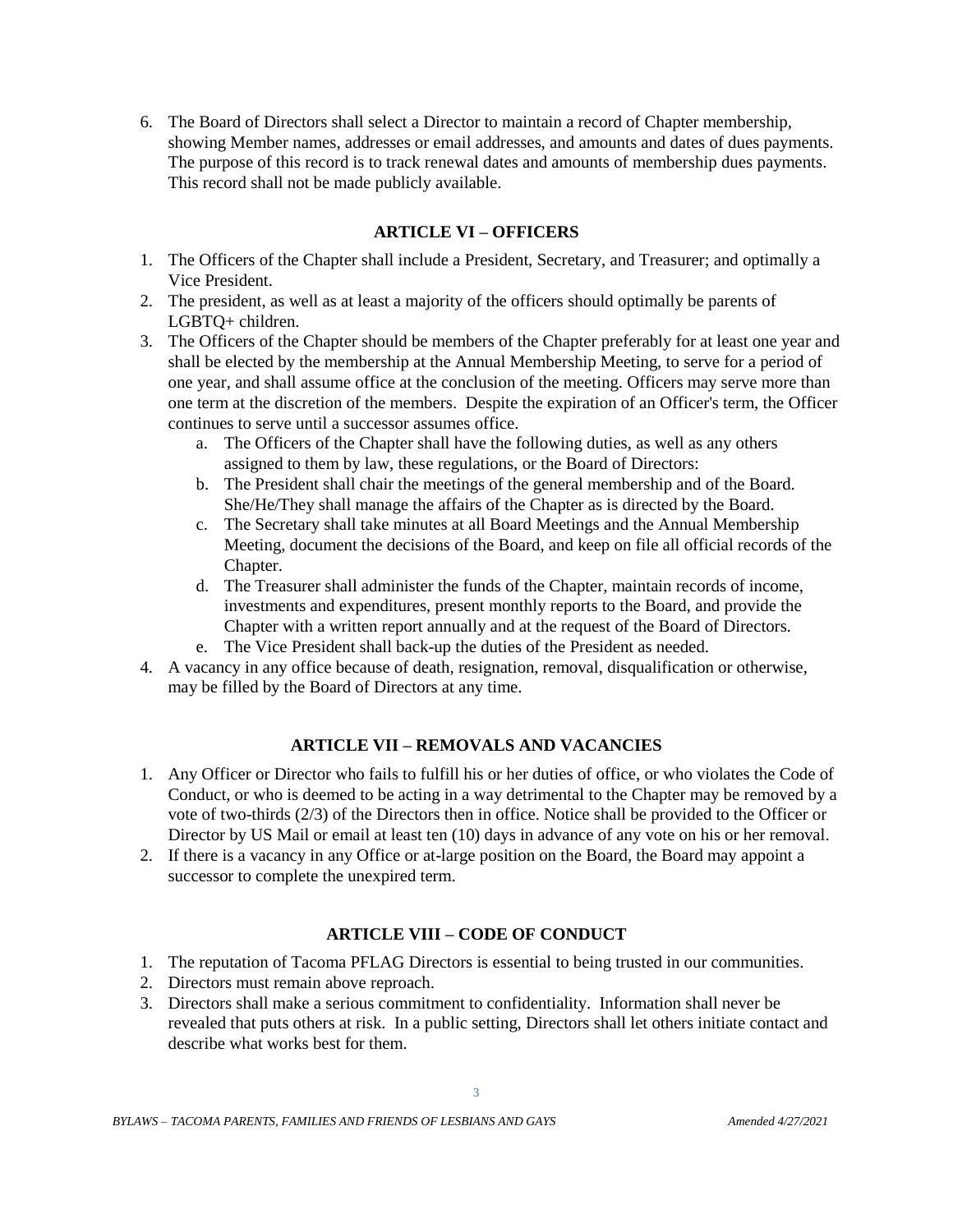- 4. Directors shall be responsive in answering questions, passing on information, making referrals and following up with others as needed. Directors shall be courteous.
- 5. Directors shall treat others with professionalism and respect. Directors offer the benefit of the doubt and do not make statements that are unhelpful, unkind, or untrue.
- 6. Directors shall not behave in a manner that harms the relationship between Tacoma PFLAG and the LGBTQ+ community or other community organizations deemed to be in concurrence with the Purpose and Scope of PFLAG.
- 7. Directors shall take no action that could be reasonably perceived as creating economic gain for themselves or others with Tacoma PFLAG's resources. Directors shall take the initiative to disclose such possible conflicts of interest.
- 8. Directors shall maintain and pass along any records kept as part of their leadership role.
- 9. Directors must use care in creating safety for young people and others who can be unduly influenced or where misunderstanding can occur. All interactions shall be age and role appropriate.

## **ARTICLE IX – OTHER COMMITTEES**

- 1. The Board of Directors of the Chapter may appoint such committees and individuals to carry out the actions approved by the Board, or to make recommendations to the Board. Committee chairs are appointed by the President with the approval of the Board of Directors.
- 2. Committees shall keep records of their actions and report back to the Board in a timely fashion. Budgets for expenditures and major deviations from them must be approved by the Board.

# **ARTICLE X – FINANCES**

- 1. The fiscal year of the Chapter shall run from October 1 through September 30.
- 2. The Board shall arrange for an independent review of the books after the close of each fiscal year.
- 3. Any expenditure of \$20 or more must be approved by at least 50% of the current board of directors before the expense is incurred. Amounts under \$20 must be approved by the President and Treasurer before the expense is incurred.

# **ARTICLE XI – LIAISON WITH NATIONAL PFLAG**

The Chapter shall maintain open communication with the National PFLAG organization, submitting such information as requested by the organization in a timely manner.

# **ARTICLE XII – AMENDMENTS**

These Bylaws may be amended if the proposed amendments are approved by two-thirds of the Directors present at any Board meeting, and if the proposed amendments are then approved by a majority vote of the members present and voting at an Annual Business Meeting or a Special Business Meeting. A summary of the proposed amendments shall be provided to the members with the notice of meeting. Revised copies of the Bylaws shall be made available to any member on request.

4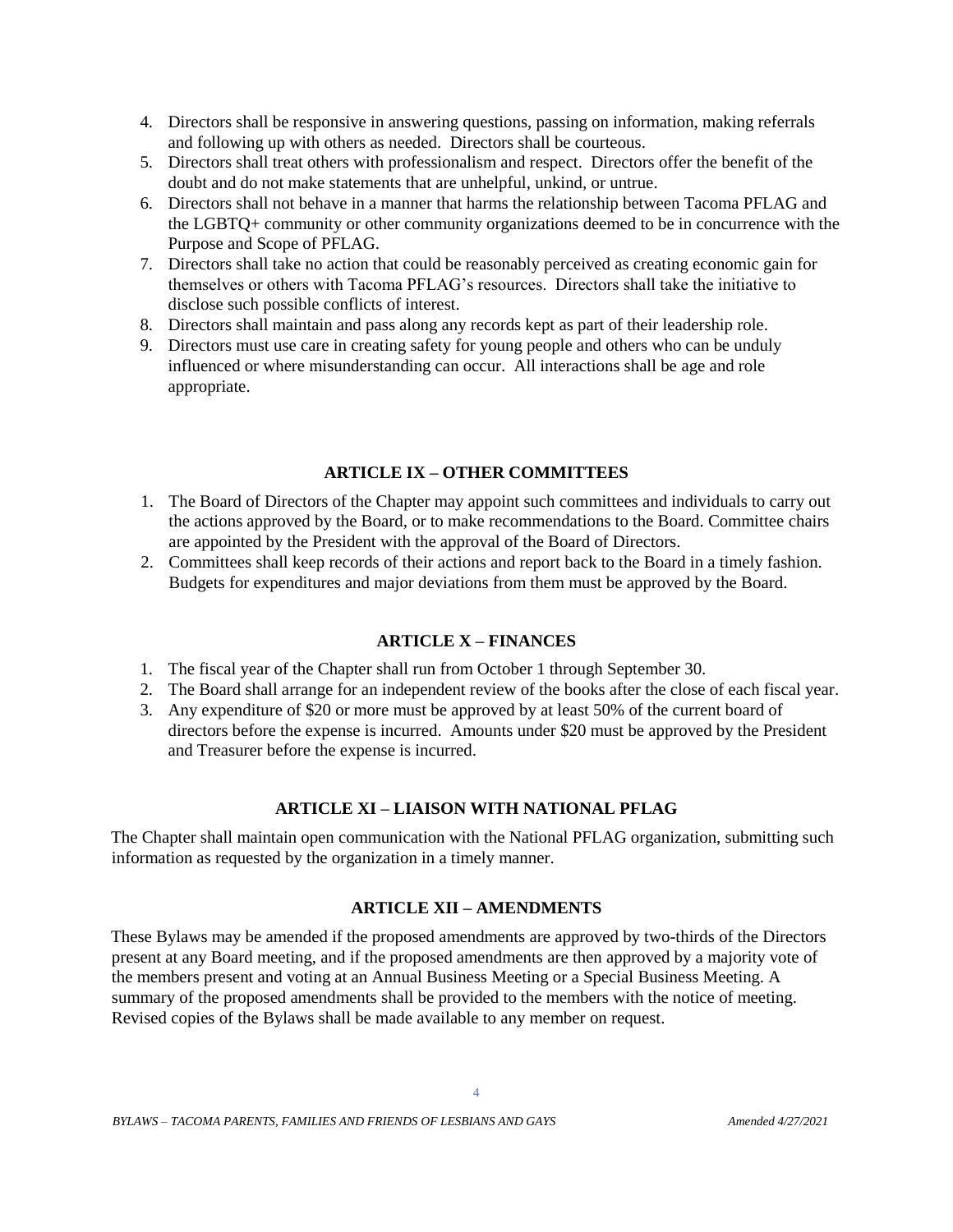#### **ARTICLE XIII – USE OF ORGANIZATION NAME**

No member shall represent himself or herself as an official representative of the Chapter, unless specifically authorized to do so by the Board of Directors. No member shall use the name of the Chapter for any purpose, business or otherwise unless specifically authorized to do so by the Board of Directors.

#### **ARTICLE XIV – INDEMNIFICATION**

The Chapter shall indemnify, in such manner as the Board of Directors may authorize, any person who, authorized by the Board of Directors, acted in good faith on behalf of the Chapter, followed the Code of Conduct and, who because of such actions, became party to a legal suit or proceeding.

#### **ARTICLE XV – DISSOLUTION, DISTRIBUTION OF ASSETS**

Upon the dissolution of the Chapter or the conclusion of its affairs, the Board of Directors shall distribute the assets of the Chapter exclusively to National PFLAG, other PFLAG Chapters, and/or to charitable, scientific or educational organizations which would then qualify under the provisions of Section 501 (c) (3) of the Internal Revenue Code or corresponding provisions of any subsequent Federal tax laws; provided that any such organization shall be a not-for-profit organization and organized for purposes not in substantial conflict or disagreement with those of the Chapter.

### **ARTICLE XVI – EFFECTIVE DATE OF BYLAWS**

These Bylaws shall become effective immediately upon their adoption. Amendments shall become effective immediately upon their adoption unless the Board of Directors or members, in adopting them as outlined, provide that amendments are to become effective at a later date.

#### **ARTICLE XVII – STANDING RULES**

The Standing Rules document will identify specific information regarding dues, membership and meetings. Standing Rules may be amended if the proposed amendments are approved by two thirds of the Directors present at any Board Meeting.

Adopted March 11, 2010. Amended Jan 18, 2020, Amendments adopted Feb 13, 2020 Amended Feb 11, 2021 Amended April 27, 2021